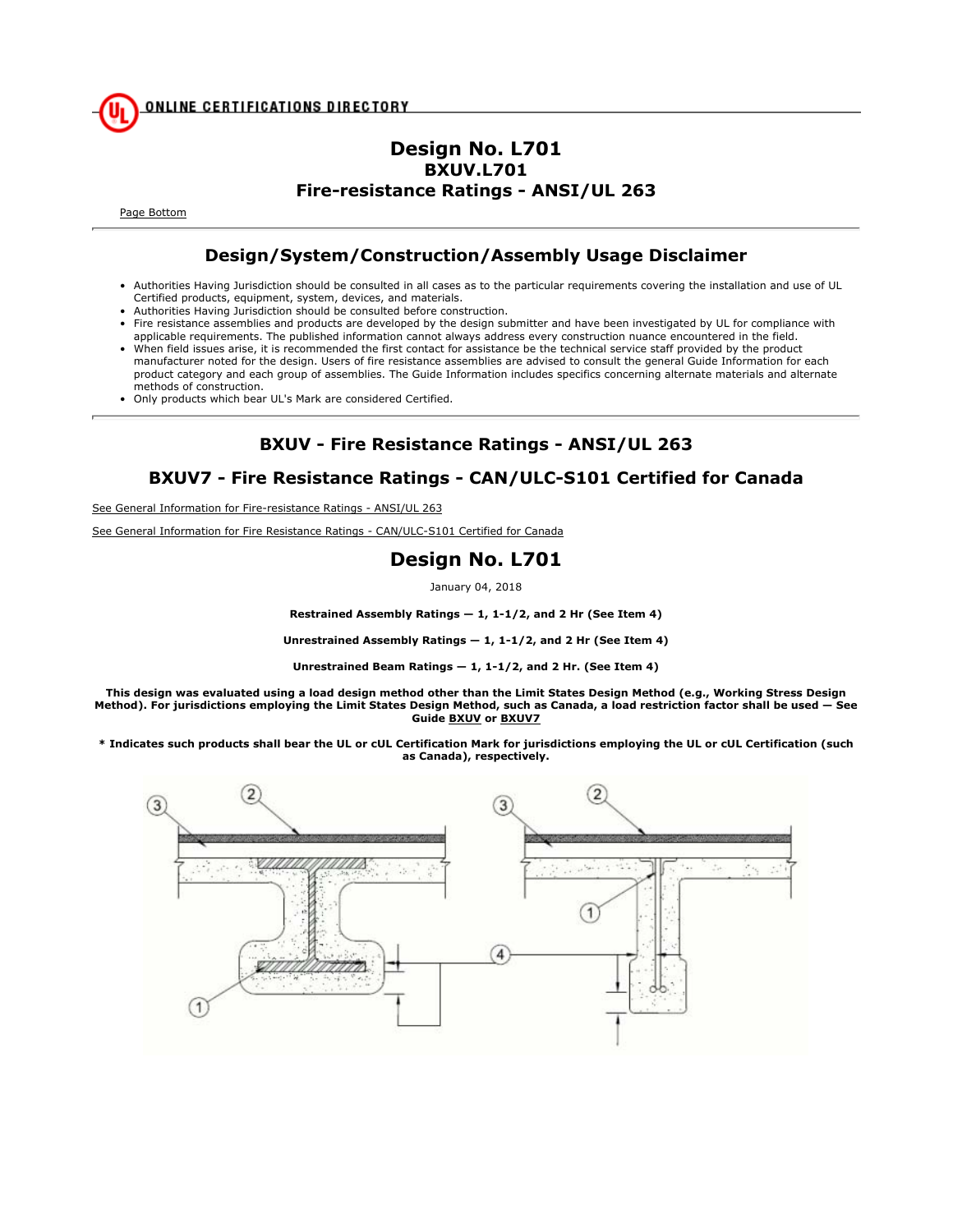

1. **Steel Supports —** Min W6x16 steel beam or 10K1 steel joist (See Item 4).

2. **Building Units\* —** 3/4 in. thick wood fiber boards fastened to the steel deck according to the manufacturer's installation instructions.

**CORNERSTONE SPECIALTY WOOD PRODUCTS LLC** — Types ResinDek LD, ResinDek MD, ResinDek SD, ResinDek HD

3. **Steel Roof Deck — (Unclassified) —** Min 1-1/2 in. deep and 30 or 36 in. wide galv or painted fluted steel deck. When unclassified painted steel roof deck is used, Metal Lath (Item 4B) is required. Flutes 6 in. OC with crest width ranging from 3-5/8 to 5-1/16 in. Min gauge is 22 MSG. Ends overlapped at supports min 1-1/2 in. and welded to supports at deck laps and a max of 12 in. OC between sides of units. Side laps of adjacent units welded, button-punched or secured together with No. 12 by 3/4 in. long self-drilling, self-tapping steel screws spaced a max of 36 in. OC.

3A. **Classified Steel Floor and Form Units\* —** (As an alternate to item 3) - Noncomposite, 1-1/2 in. deep, galv units, min gauge is 22 MSG. Ends overlapped at supports min 1-1/2 in. and welded to supports at deck laps and a max of 12 in. OC between sides of units. Side laps of adjacent units welded, button-punched or secured together with No. 12 by 3/4 in. long self-drilling, self-tapping steel screws spaced a max of 36 in. OC.

**ASC STEEL DECK, DIV OF ASC PROFILES L L C** — Types BH-36, BHN-36, BHN-35-1/4, DGB-36, B-36, BN-36, BN-35-1/4, DGN-32, N-32, NN-32, 2WH-36, 2WHS-36, 3WxH-36, 3WH-36. All units may be galvanized or Prime Shield™. Non-cellular decks may be vented designated with a "V" suffix to the product name.

**CANAM STEEL CORP** — Type P-3606 or P-3615.

**CANAM STEEL CORP** — Types B, NS. Units may be ptd/ptd.

**NEW MILLENNIUM BUILDING SYSTEMS L L C** — Types B, BI, F, N and NI. Units may be ptds/ptd or glavanized.

**VERCO DECKING INC - A NUCOR CO** — Deck types PLB, HSB, PLN3, HSN3, PLN, N; FORMLOK™ deck types PLB, B, PLN3, N3, PLN, N, PLW2, W2, PLW3, W3. Units may be galvanized or phos./ptd. Deck may be vented or non-vented.

**VULCRAFT, DIV OF NUCOR CORP** — Types 1.5F, 1.5B, 1.5BI, 1.5PLB, 3N, 3NI, 3.0 PLN ptd/ptd units may be used for ratings up to 2 hr; Types BW, N. Type BW may be ptd/ptd.

4. **Spray-Applied Fire Resistive Materials\* —** Applied by mixing with water and spraying in more than one coat to the thickness shown below, to steel surfaces which are clean and free of dirt, loose scale, and oil. Min average and min individual density of 15 and 14 pcf, respectively, for Types 300, 300AC, 300ES, 300HS, 300N, 3000, 3000ES and SB. For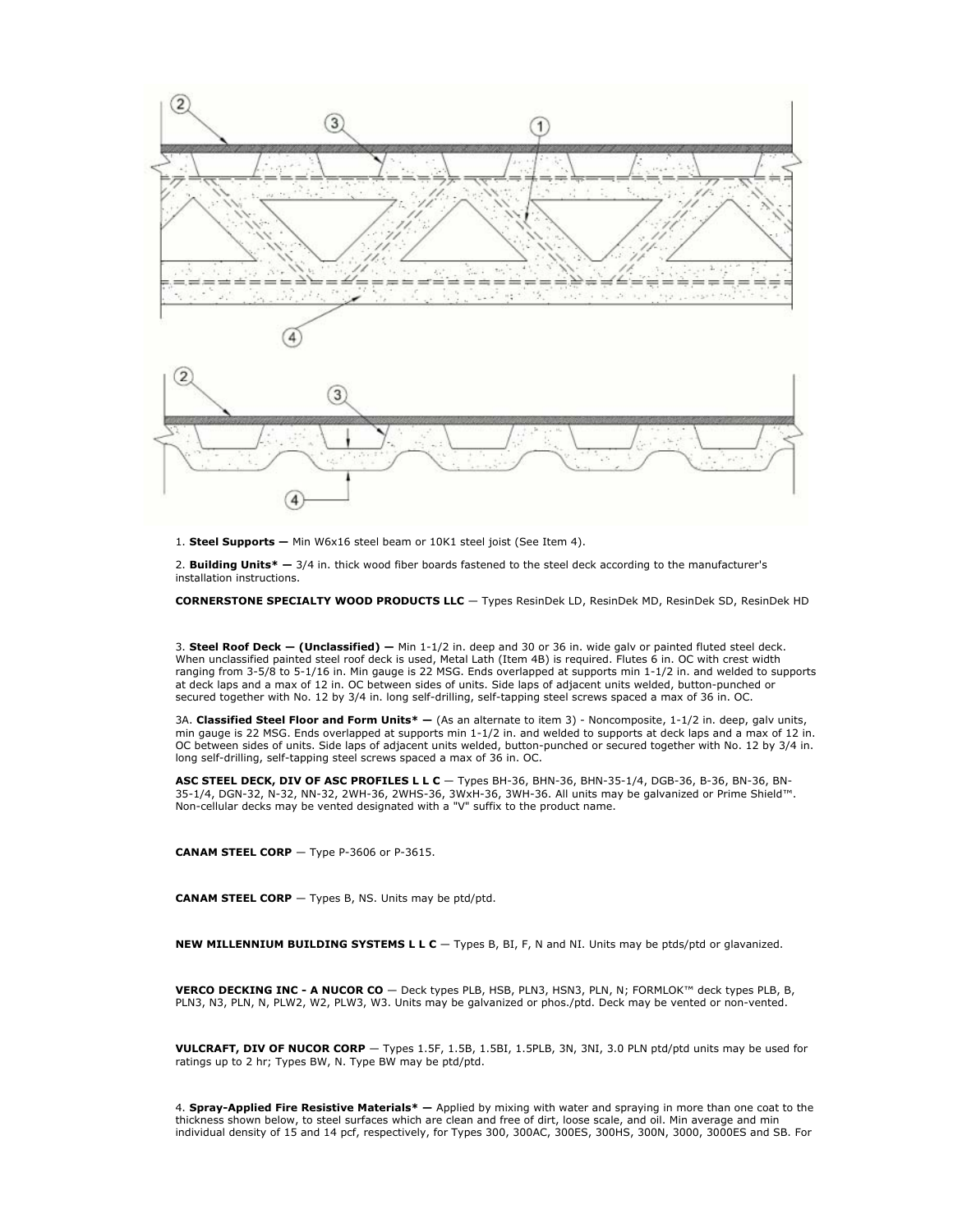Types 400AC and 400ES min average and min individual density of 22 and 19 pcf, respectively. For method of density determination, see Design Information Section, Sprayed Material. Spray-Applied Fire Resistive Materials on steel deck shall cover screw tips by 1/2 in. min. Use of adhesive (Item 7) is required.

The min thicknesses of Spray-Applied Fire Resistive Materials required for various fire resistance ratings are shown in the table below:

| Restrained<br>Assembly<br><b>Rating Hr</b> | <b>Unrestrained</b><br>Assembly<br><b>Rating Hr</b> | <b>Unrestrained</b><br>Beam<br><b>Rating Hr</b> | <b>Protection Mtl</b><br>Thkns In. |         |            |
|--------------------------------------------|-----------------------------------------------------|-------------------------------------------------|------------------------------------|---------|------------|
|                                            |                                                     |                                                 | on Deck#                           | on Beam | on Joist   |
|                                            |                                                     |                                                 | $1 - 7/16$                         | 7/16    |            |
| $1 - 1/2$                                  | $1 - 1/2$                                           | $1 - 1/2$                                       |                                    | 9/16    | $1 - 3/16$ |
|                                            |                                                     |                                                 | $2 - 5/8$                          | 13/16   | $1 - 3/16$ |

**BERLIN CO LTD**  $-$  Types 300, 300ES, 300N or SB.

**GREENTECH THERMAL INSULATION PRODUCTS MFG CO L L C** - Types 300, 300AC, or 400AC.

**ISOLATEK INTERNATIONAL** — Types 300, 300AC, 300ES, 300HS, 300N, SB, 400AC, 400ES, 3000 or 3000ES.

**NEWKEM PRODUCTS CORP** — Types 300, 300ES, 300N, or SB.

4A. **(As an alternate to Item 4) Spray-Applied Fire Resistive Materials\* —** Applied by mixing with water and spraying in more than one coat to the thickness shown below, to steel surfaces which are clean and free of dirt, loose scale, and oil. Min average and min individual density of 22 and 19 pcf for Type 400. For method of density determination, see Design Information Section, Sprayed Material. Spray-Applied Fire Resistive Materials on steel deck shall cover screw tips by 1/2 in. min. Use of adhesive (Item 7) is required. See Item 4 for required thicknesses.

**GREENTECH THERMAL INSULATION PRODUCTS MFG CO L L C** — Type 400.

**ISOLATEK INTERNATIONAL** - Type Type 400.

**NEWKEM PRODUCTS CORP** — Type 400.

4B. **Metal Lath —** Required on unclassified painted steel roof deck. Rib lath, galv or painted, min 2.5 lb/sq yd, with ribs facing down, fastened to deck using No. 8 by 1/2 in. wafer head self-drilling, self-tapping coated steel screws spaced max 15 in. OC in both directions with lath edges overlapped approx 3 in.

5. **Glass Fiber Mesh —** (Optional - Not Shown) — May be used to facilitate the spray application of the protection material to the steel bar joists. Min 3/32 in. sq mesh, coated fiberglass scrim fabric, weighing a min of 1.9 oz/sq yd shall be attached to one side of each joist web member. The method of attachment must be sufficient to hold the mesh and fire protection material during application and curing of the material. An acceptable method of attaching the mesh is by embedding the mesh in min 1/4 in. long beads of hot-melted glue. The beads of glue shall be spaced min 12 in. OC along the top chord of the bar joists. Another method of attachment is the use of 1-1/4 in. long 1/2 in. wide hairpin clips formed from 0.064 in. diam steel wire, alternating from top to bottom of the joist web member.

5A. **Metal Lath —** (Optional — Not Shown) — In lieu of Item 5, diamond mesh, 3/8 in. expanded steel, min 2.5 lb/sq yd fastened to one side of joists using No. 18 SWG steel tie wire, located at the midheight of every other web member or 18 in. OC whichever is less. Both sides of lath must be completely coated with Spray-Applied Fire Resistive Materials but with no minimum thickness requirements.

6. **Bridging —** (Not Shown) — Min 1-1/4 by 1-1/4 by 1/8 in. thick steel angles welded to top and bottom chords of each joist. Number and spacing of bridging angles per Steel Joist Institute specification. Bridging coated with the same thickness of Spray-Applied Fire Resistive Materials as the joist to a min distance of 12 in. beyond each side of the joist.

7. **Adhesive\* —** (Not Shown) - Applied to steel roof deck in accordance with manufacturer's instructions.

**ISOLATEK INTERNATIONAL** — Type EBS or Type X

#### **\* Indicates such products shall bear the UL or cUL Certification Mark for jurisdictions employing the UL or cUL Certification (such as Canada), respectively.**

Last Updated on 2018-01-04